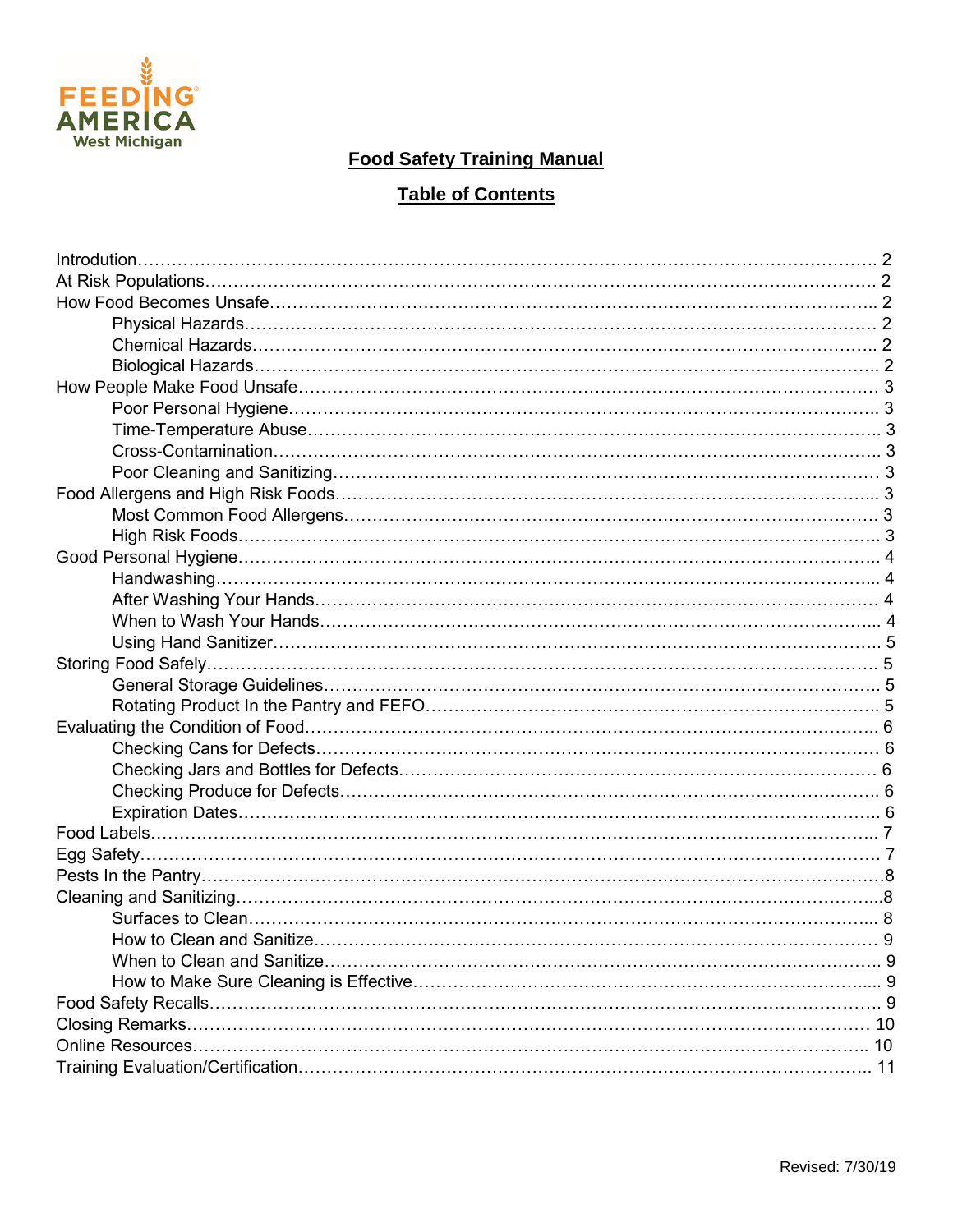

### **INTRODUCTION**

Every aspect of our food processes and practices affects the food itself. From transporting it to storing it, preparing it to serving it, each piece of the chain helps determine not only the quality of the food, but also the safety of the food. The safety of the food we provide and the health of the people we serve, are the most important priorities of the food bank. By following a few simple rules and implementing some basic procedures throughout your program(s), you can help ensure the highest quality product is distributed and the overall health of your food recipients is maintained.

#### **AT RISK POPULATIONS**

When you are working in hunger relief work, many of the individuals you encounter will be considered part of an "at risk" population. What this often means is that they are at greater risk to contract food borne illnesses or to have an allergic reaction to food due to a compromised immune system. This could include individuals who are:

- **Seniors**
- **Infants or Young Children**
- **Transplant Patients**
- Chemotherapy Patients

Because there is no way of knowing everything about the health background of the individuals you serve, you should operate your pantry as if **everyone** you serve is at risk. This practice will help you avoid possible issues later on.

#### **HOW FOOD BECOMES UNSAFE**

People who are seeking food assistance from the local food pantry system are depending on the staff there to help keep them safe from pathogens that might infect them. **Pathogens** are tiny microrganisims, viruses or bacterias that can make people sick. Food becomes unsafe when it is infected with pathogens. Pathogens can infect food when food is exposed to different types of hazards. There are three primary categories of hazards:

**Physical Hazards** include items like shells from seafood items, fruit pits, and even machine parts from food processing.

**Chemical Hazards** usually in the form of cleaning supplies can also affect the safety of food. Other chemical hazards can be pesticides, charcoal, first aid chemicals, or hazardous metals like zinc and copper.

**Biological Hazards**, such bacteria, fungi or parasites can cause food borne illness and present serious risks to the overall safety of food. Implementing a cleaning schedule can assist with keeping such hazards at bay.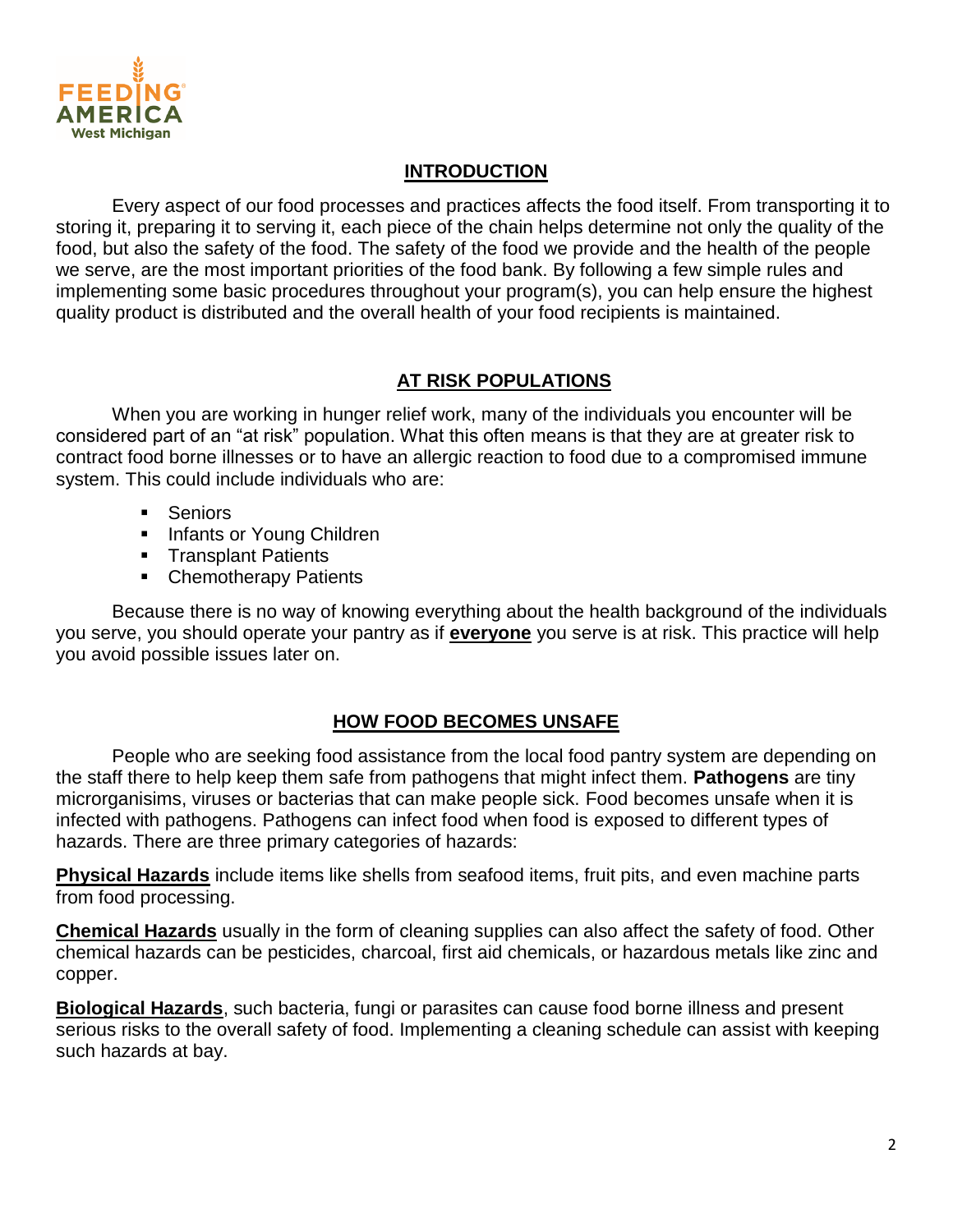

### **HOW PEOPLE MAKE FOOD UNSAFE**

Unfortunately, the number one hazard to the food we serve to individuals is us. Human beings can make food unsafe in a manner of different ways.

**Poor Personal Hygiene**: When food handlers practice poor personal hygiene illness causing pathogens can be transferred from the body to the food. This is the **number one** cause of food-borne illness outbreaks that occur.

**Time-Temperature Abuse**: When food handlers let food stay out for too long in temperatures that encourage the growth of bacteria.

**Cross-Contamination**: Transfering pathogens from one surface to another

**Poor Cleaning and Sanitizing**: Transfering pathogens from one **incorrectly cleaned** surface to another.

## **FOOD ALERGENS AND HIGH RISK FOODS**

Some of the individuals you serve may have severe allergic reactions to certain types of food. Even the smallest exposure to the allergen can cause them to become very ill or even cause death. Because of these extreme reactions, it is important to be aware of what allergens are and how they can impact the populations of people you serve.

#### **Most Common Food Allergens**

One of the best ways to protect the people you serve is to be aware of what the most common allergens are and how they affect individuals. The most common food allergens, sometimes refered to as the "The Big 8" are:

- 1. Milk
- 2. Eggs
- 3. Soy Beans/Soy Products
- 4. Fish (such as bass, flounder and cod)
- 5. Tree Nuts (such as walnuts, almonds and pecans)
- 6. Peanuts
- 7. Shellfish (such as crab, shrimp and lobster)
- 8. Wheat

Labeling is the most important way to help keep individuals with food allergies safe. All labels should have proper information regarding the presence of allergens. You can also keep people safe by avoiding cross-contamination of products and cleaning properly.

#### **High Risk Foods**

Certain foods present a higher risk of food-borne illness than others. It's important to be aware of which food are particularly delicate so that you can maximize your efforts to keep the food safe. Some high risk foods are:

- **Cut Melons**
- **Sprouts and Sprout Seeds**
- **All** Homemade Items
- Ready-to-Eat Food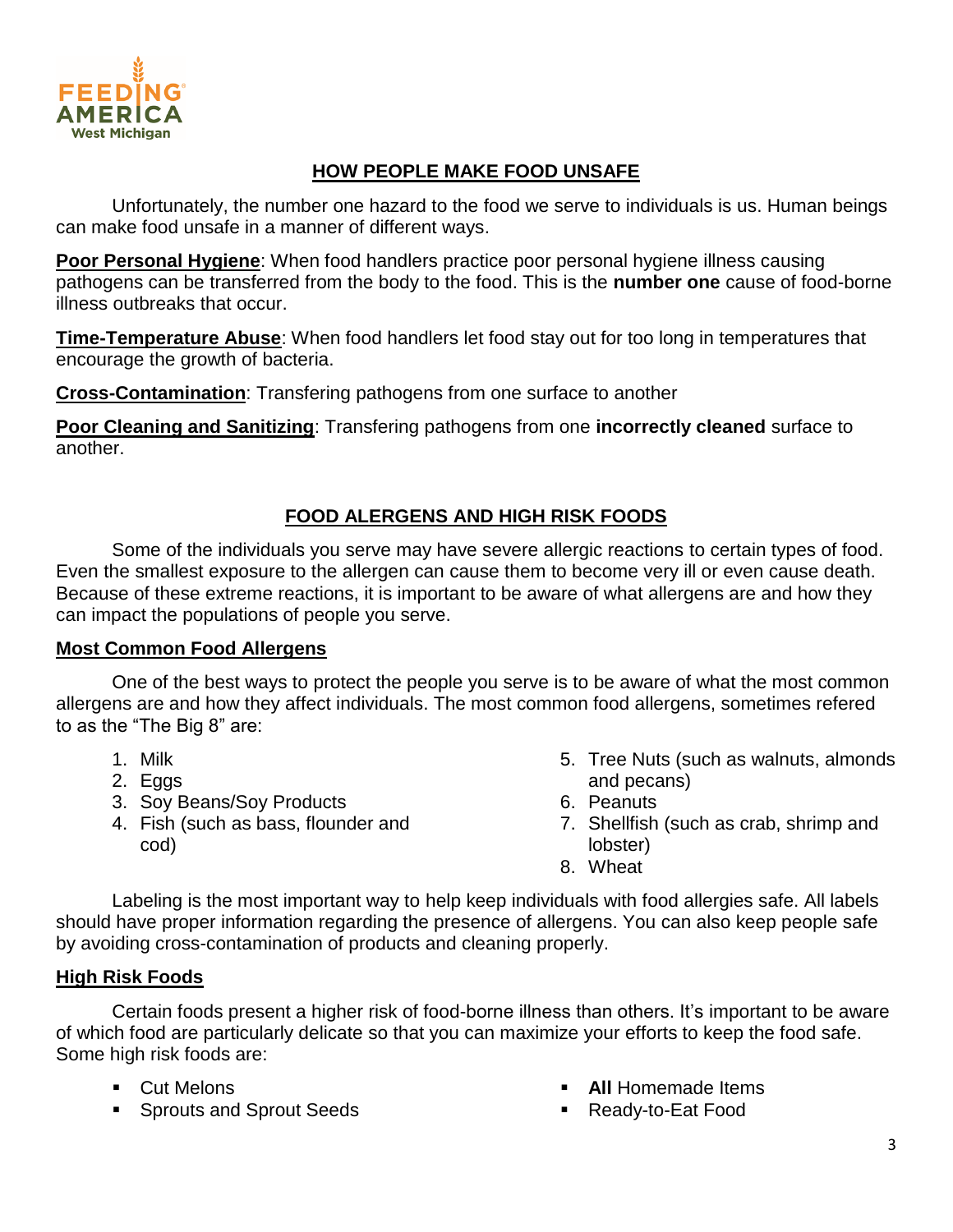

- **Uncooked Deli Items**
- Raw or Undercooked Eggs

**Undercooked Meats** 

These foods are considered high risk for various reasons. Some, like sprouts and sprout seeds, are grown in manuer and if improperly washed can get people sick. Others, like uncooked deli items (ex: potato salad) and raw eggs, can carry bacteria like salmonella or E.coli. Whether it's the way an item is grown or the way it is handled during preparation, by being aware of high risk foods you can help to protect the people you serve.

## **GOOD PERSONAL HYGIENE**

Cross-Contamination is one way people make food unsafe. By practicing good personal hygiene you can reduce the risk of cross-contamination drastically.

### **Handwashing**

Handwashing is the most important part of good personal hygiene. It is important because your hands can transfer pathogens to food. Because of this reason, it is critical that you wash your hands correctly and at the right times. The steps for handwashing are:

- 1. *Wet hands and arms*
	- Use running water as hot as you can comfortably stand
- 2. *Apply soap*
	- Apply enough to build up a good lather.
- 3. *Scrub hands and arms vigorously*
	- Scrub them for 10 to 15 seconds. Clean under fingernails and between fingers.
- 4. *Rinse hands and arms thoroughly*
	- Use running warm water.
- 5. *Dry hands and arms*
	- **DO NOT** use your apron or any part of your clothing to dry your hands. Use a single-use paper towel or hand dryer.

#### **After Washing Your Hands**

What you do after you properly wash your hands is as important as washing them. Once they are clean, you don't want to contaminate them again. You should:

- 1. Use a paper towel to turn off the faucet
- 2. Use a paper towel to open the restroom door

#### **When to Wash Your Hands**

It's easy to contaminate your hands while going about your everyday activities and contaminated hands spread pathogens. To keep the food safe, wash your hands before you handle the food and after any of these activities:

- 
- Using the restroom **Touching your hair, face or body**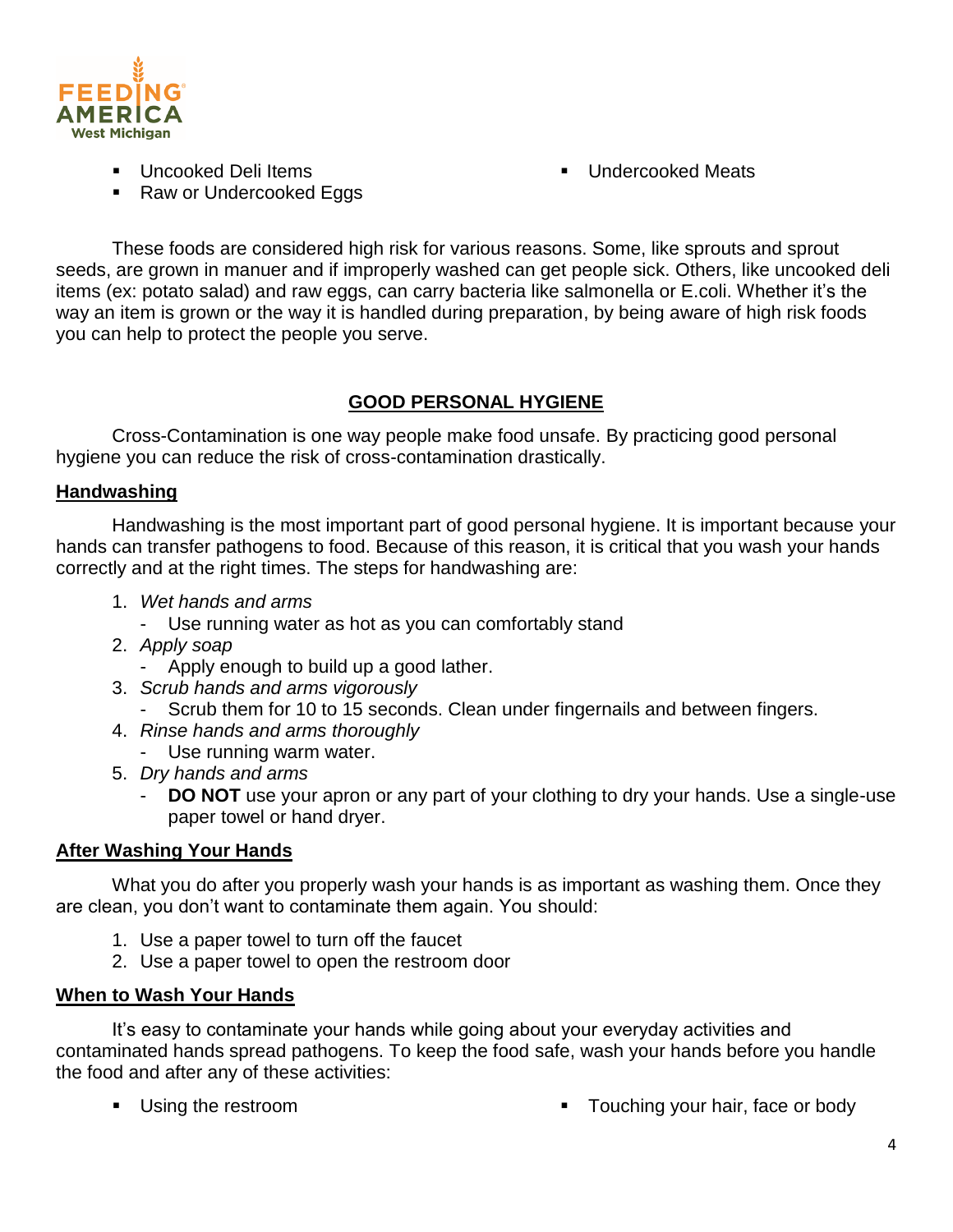

- Handling raw meat, poultry or seafood (before and after)
- **Touching clothing or aprons**
- **Taking out the garbage**
- **Sneezing, coughing or using a tissue**
- **Handling chemicals**
- **Smoking**
- Chewing gum or tobacco
- **Eating or drinking**
- Before putting on food service gloves when starting a new task
- **Leaving or returning to the food** handling area

#### **Using Hand Sanitizers**

Some agencies provide hand sanitizers to reduce pathogens on hands. If your agency uses hand sanitizers follow these guidelines:

- **NEVER** use hand sanitizer instead of washing your hands
- Use hand sanitizer **after** washing your hands
- Wait for it to completely dry before touching food or equipment and before putting on gloves

### **STORING FOOD SAFELY**

Food can be easily contaminated and exposed to pathogens if it is not stored correctly. It can also become unsafe if it is allowed to stay in the temperature danger zone. The good news is that there are things you can do to prevent this.

#### **General Storage Guidelines**

- Store refrigerated food at 41° or lower (this includes cut produce)
- Keep frozen food at  $0^{\circ}$  or lower (food should remain frozen solid)
- Store food only in designated food storage areas
- Store food at least 6 inches off the ground and away from walls
- Store ready-to-eat food **ABOVE** raw meat, seafood and poultry
- **Store food only in containers made for food**
- **Cover or wrap food before storing it**

#### **Rotating Product in the Pantry and FEFO**

Rotating products in the pantry is a very important activity that can help ensure not only the quality of the food, but also the safety of the food. Make sure the oldest food in storage is used first. Use the FEFO method to help you. This stands for **First Expired First Out. The rotation of product should be based on expiration date.** Remember:

- 1. Check the use-by or expiration date
- 2. Store food that will expire first in front of items that will expire later
- 3. Use the food stored in front first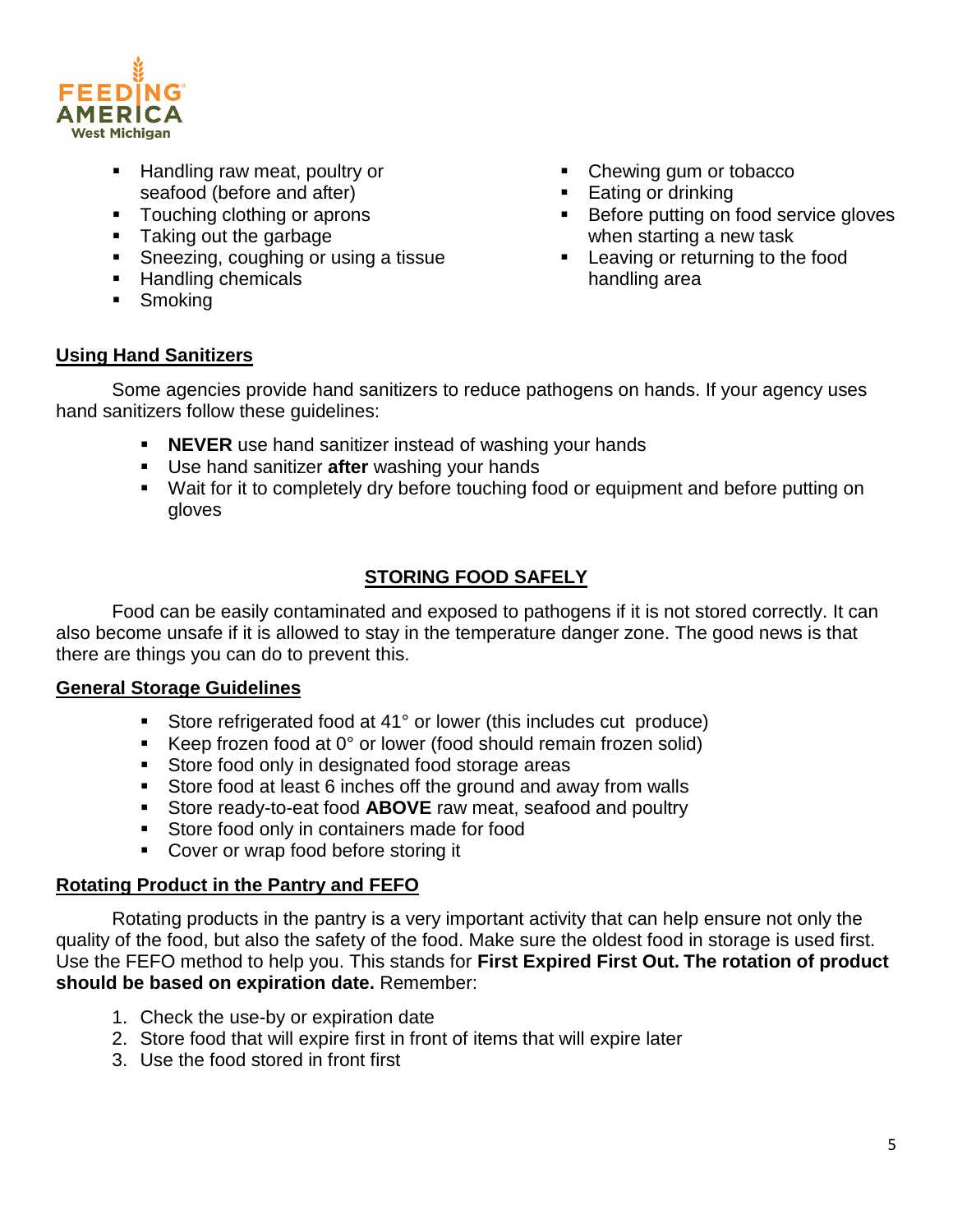## **EVALUATING THE CONDITION OF FOOD**

Not all the products you receive will be ready for distribution. Many products will require a closer look to see if they are usable. Never assume that the product has already been inspected and is safe to use. Each pantry is responsible to inspect food for safety on a regular basis.

#### **Checking Cans for Defects**

Canned food that is damaged or defective can cause a foodborne illness. Here are some common can defects to watch for. Discard cans if they have these problems:

- Severe dent in can seams
- Deep dents in can body
- Crushed cans that are not stackable
- Missing labels
- **Unreadable labels due to stains** or tears

#### **Checking Jars and Bottles for Defects**

Food in jars and bottles must be checked just as thoroughly as canned goods. Here are some common defects to watch for. Discard jars or bottles if they have these problems:

- **Swollen, rusted or dented lid**
- **Missing or unreadable label**
- No code dates
- Food contains mold or foreign objects
- Signs of dirt or mold under the lid
- $\blacksquare$  Lid is loose
- Button in lid is raised (indicating a broken seal)
- **Missing seal**
- Signs of leakage
- **Jar is broken or chipped**
- Food is discolored
- **Food has unusual appearance or** separation

#### **Checking Produce for Defects**

There are many ways produce will show signs of spoilage. You should be able to recognize the obvious signs as well as those that indicate the produce will spoil quickly. Discard produce if it has any of these problems:

- Mold, decay or rot
- Bad odor
- Signs of insects (live insects, bodies, or eggs)
- Severe bruises
- **Skin not intact**
- Cut produce not at 41° or lower; no code dates

#### **Expiration Dates**

Although expiration dates are important, they are not always hard and fast rules. Below are several general guidelines regarding expiration dates on food:



• No code dates

- **Holes**
- Visible signs of leaking
- Swollen or bulging ends
- Rust that cannot be wiped off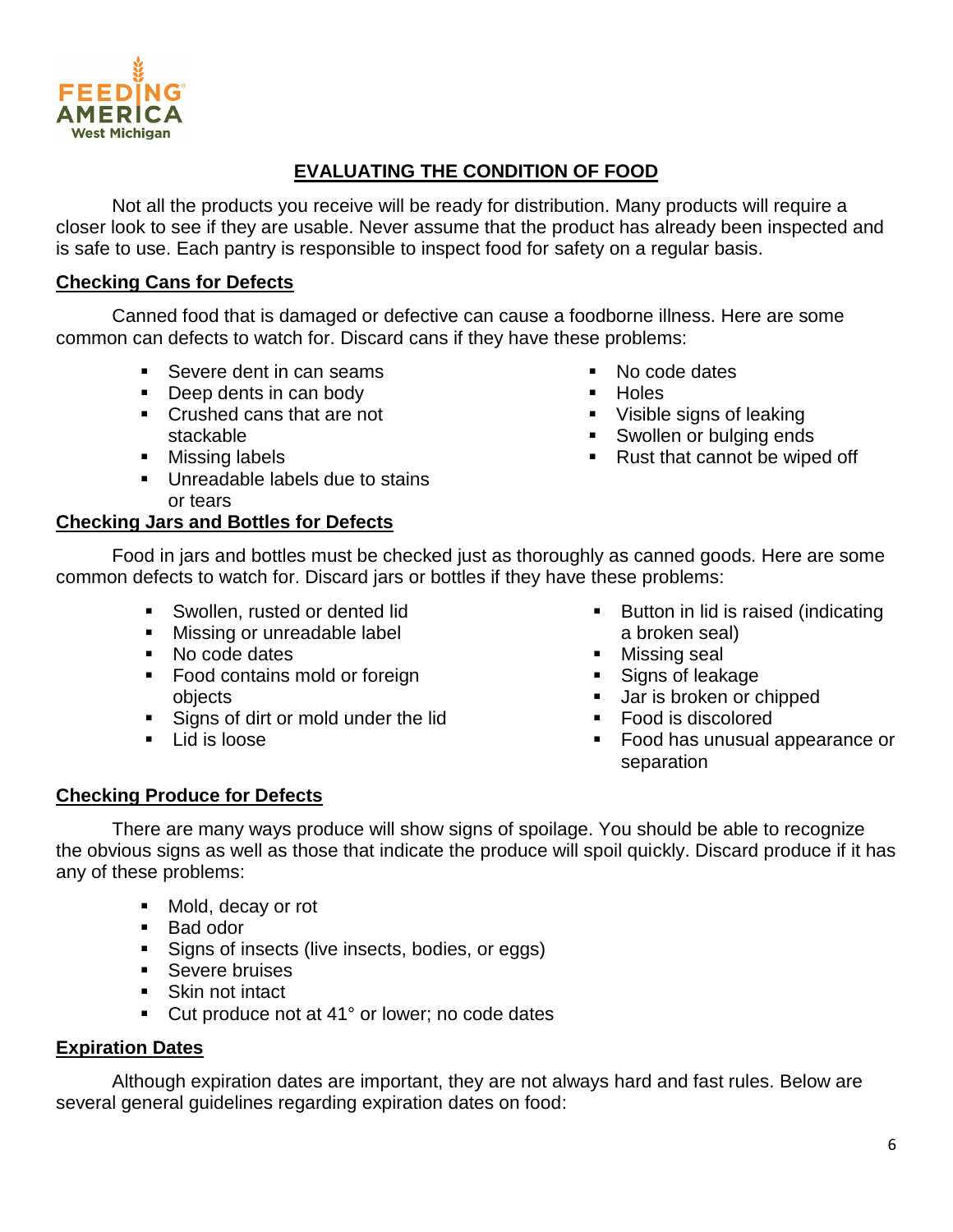

- 2-5 years for non-acidic foods
	- o Examples: carrots, corn, peas, beans
- <sup>1</sup> 12-18 months for acidic foods
	- o Examples: tomatoes, grapefruits, pineapple, juices
- **NO** expired baby food
- **NO** expired over the counter medication

## **FOOD LABELS**

The labels on the food we distribute are incredibly important to its safety. To help protect the people you serve from potential allergens it is necessary to check labels and ensure that they have all the information that is required. All complete labels should include the following information:

- Name of the product
- Name and address of organization that repacked the item
- Net quantity
- **Full ingredients in order of** prominence (by weight)
- Any of the "big 8" allergens
- Date of repacking
- Any safe food handling instructions
	- o Cook times and temperatures

## **EGG SAFETY**

Eggs are a popular item to carry in food pantries. Most pantries like to provide eggs to the people they serve because they provide an excellent source of protein and round out the diet well. Although eggs are a necessary and important item, the rules regarding egg safety are strict.

Michigan Department of Agriculture and Rural Development (MDARD) sets the rules for how eggs must be handled, repacked and distributed. According to MDARD the following rules **MUST** be observed:

- **Eggs may not** be repacked into used egg cartons
	- o These containers cannot be sanitized and they do not have complete information about where the eggs came from.
- You **may not** accept donations of eggs from independent donors
	- o Example: Farmer Johnson has chickens and brings you the eggs they lay in cartons he collects.
	- o Cartons do not meet MDARD safety requirements

Most agencies do not have the necessary tools to safely repack eggs in accordance with the state's regulations. Because of this reason, Feeding America West Michigan has a policy that agency partners **MAY NOT** repack eggs. This includes the example given above and other in-kind donations of eggs may not be accepted.

The reasoning behind these strict rules regarding eggs is related to food safety. As we discussed earlier, you are serving a vulnerable population of people who are susceptible to food-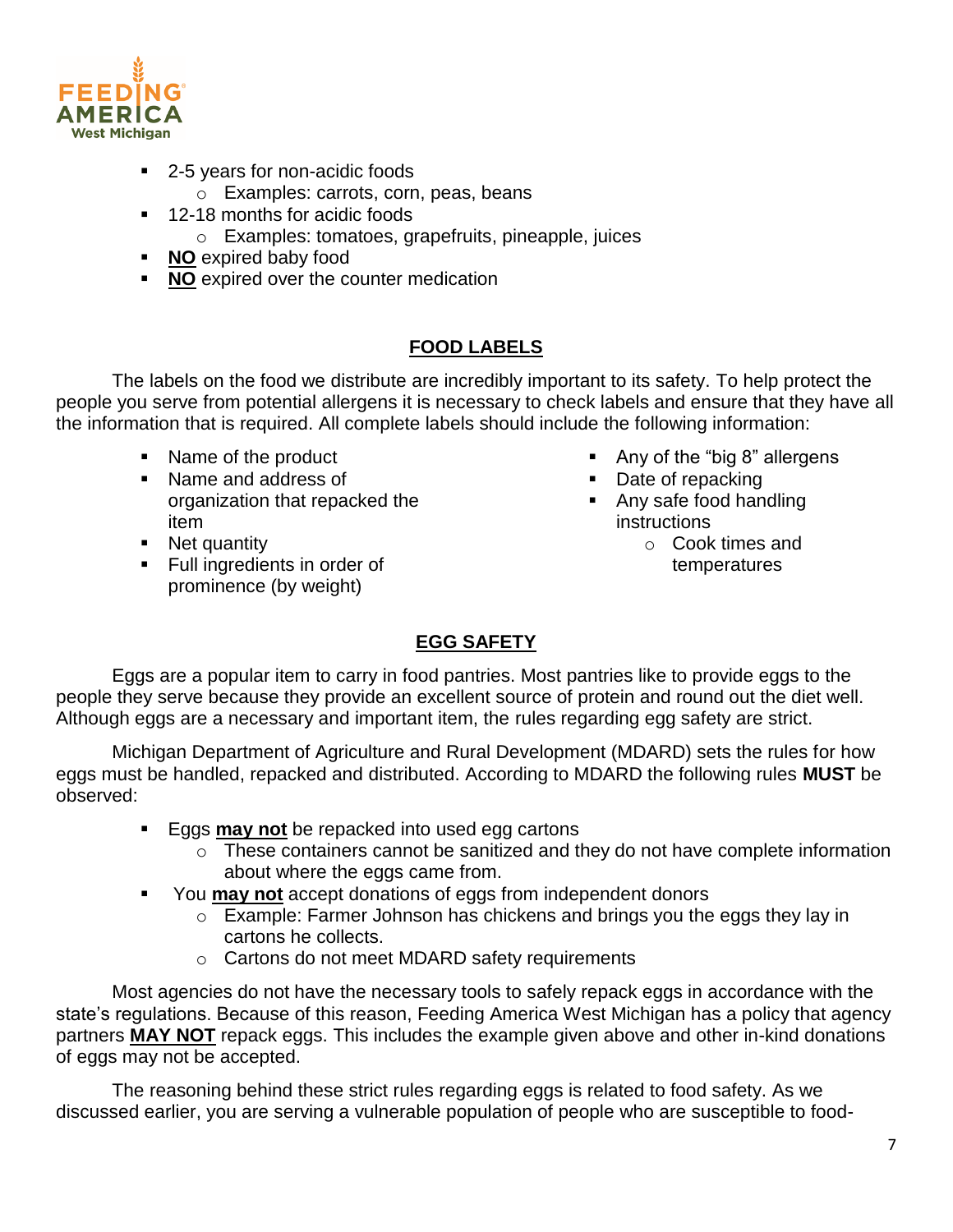

borne illness. Mishandled eggs can carry salmonella, a serious food-borne illness. Salmonella can take up to 72 hours to show symptoms, making it difficult to pin-point the eggs that may have caused it. Eggs that come from farm markets can be distributed because the consumer is obtaining the eggs directly from the farmer. This means the liability lies with the **consumer**, since the choice to purchase is theirs.

## **PESTS IN THE PANTRY**

Whenever you have food stored inside a building, you have a risk of being infested by some type of pest. Below is a list of common pests and important information about them. It is important to note that poison traps are **not** allowed as it is a food safety concern.

- Mice
	- $\circ$  Can contaminate surfaces with salmonella and damage food by chewing on it.
	- o Can trigger asthma attacks in sensitive individuals
- Cockroaches
	- o Droppings look like grains of peppers
	- o Use glue traps to confirm an infestation
- **Flies** 
	- $\circ$  Can carry bacteria and spread it easily
	- o Use screens for open doors and windows
- Pantry Moths
	- o Pheromone traps can be used to indicate or document infestations
	- o If there is an infestation, discard, clean and seal all shelves
	- $\circ$  To prevent an infestation, seal shelving and put grains in containers, if possible

## **CLEANING AND SANITIZING**

One of the best ways to keep your pantry clean and free of pests and hazards is to make sure it is properly cleaned and sanitized. This can also help protect the people you serve from being exposed to food-borne illness. Cleaning removes food and other dirt from a surface. Sanitizing reduces pathogens on a surface to safe levels. The most important reason to clean and sanitize appropriately is to prevent the spread of pathogens to food.

#### **Surfaces to Clean**

Not all surfaces are handled the same way. Some only need to be cleaned, where others must be both cleaned and sanitized.

- All surfaces must be cleaned and rinsed
	- o Examples: Walls, floors, storage shelves, and garbage containers
- Any surface that touches food must be cleaned and sanitized
	- o Examples: Plastic food bins, ladles, scales, scoops, prep tables and sorting tables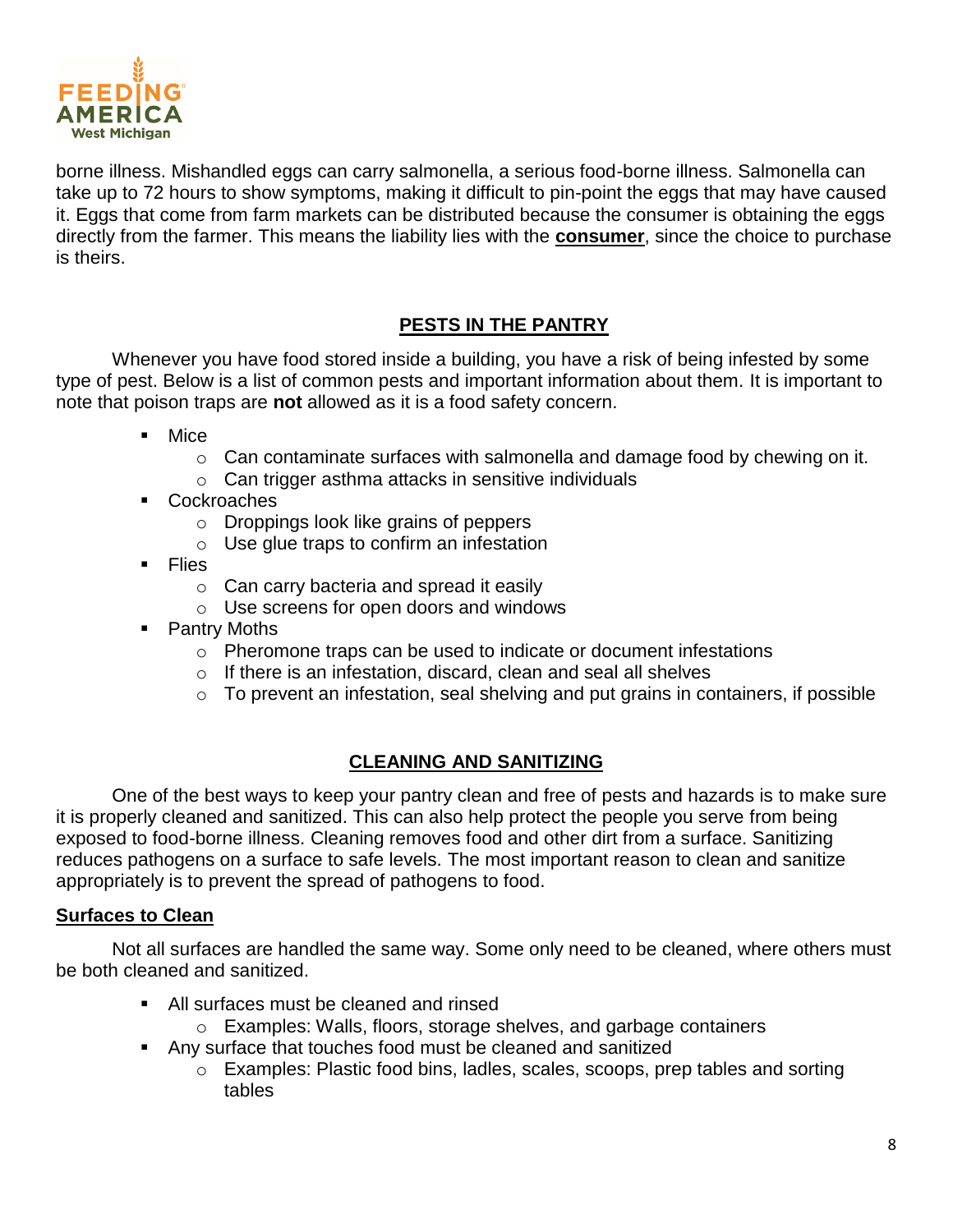

- If you notice worn or cracked equipment, set it aside and report it to the person in charge
	- o Equipment can be difficult to clean and may hold pathogens if left without attention.

#### **How to Clean and Sanitize**

The steps below will walk you through how to clean and sanitize. Be sure to avoid contamination when cleaning. For example, do not allow spray cleaner to contaminate food. Always use cleaners and sanitizers according to manufacturers' directions and your organizations policies.

- 1. Scrape or remove food from the surface
- 2. Wash the surface
- 3. Rinse the surface
- 4. Sanitize the surface
- 5. Allow the surface to air dry

#### **When to Clean and Sanitize**

All food-contact surfaces need to be cleaned and sanitized at the following times:

- Before and after use
- **When changing to a new product or between allergens**
- **Before repacking food (if your facility is allowed to repack)**
- After four hours if the items have been in constant use
- Any time the item has become contaminated

#### **How to Make Sure Cleaning is Effective**

By following the guidelines below you can ensure that you maximize the effectiveness of your cleaning procedures.

- Make a comprehensive cleaning schedule and assign staff/volunteers to tasks
- Clean and sanitize surfaces regularly based on the schedule you created
- Keep cleaning supplies fully stocked so you're prepared
- **Monitor your space and equipment**

#### **FOOD SAFETY RECALLS**

Occasionally, there are recalls when a product becomes unsafe. When this happens, the food bank will alert you via email when we receive notice of a recall. Even if your agency didn't specifically receive the product being recalled, we will let you know about the recall as a matter of precaution. Below are several very important notes regarding recalls:

- We **must** have an accurate email address on file to send food recalls to
- You are **required** to check all stock in your storage area for the appropriate information
- You **must** post the recall announcement and alert the people you serve.
- Do **not** return the recalled items if you have them; dispose of them properly.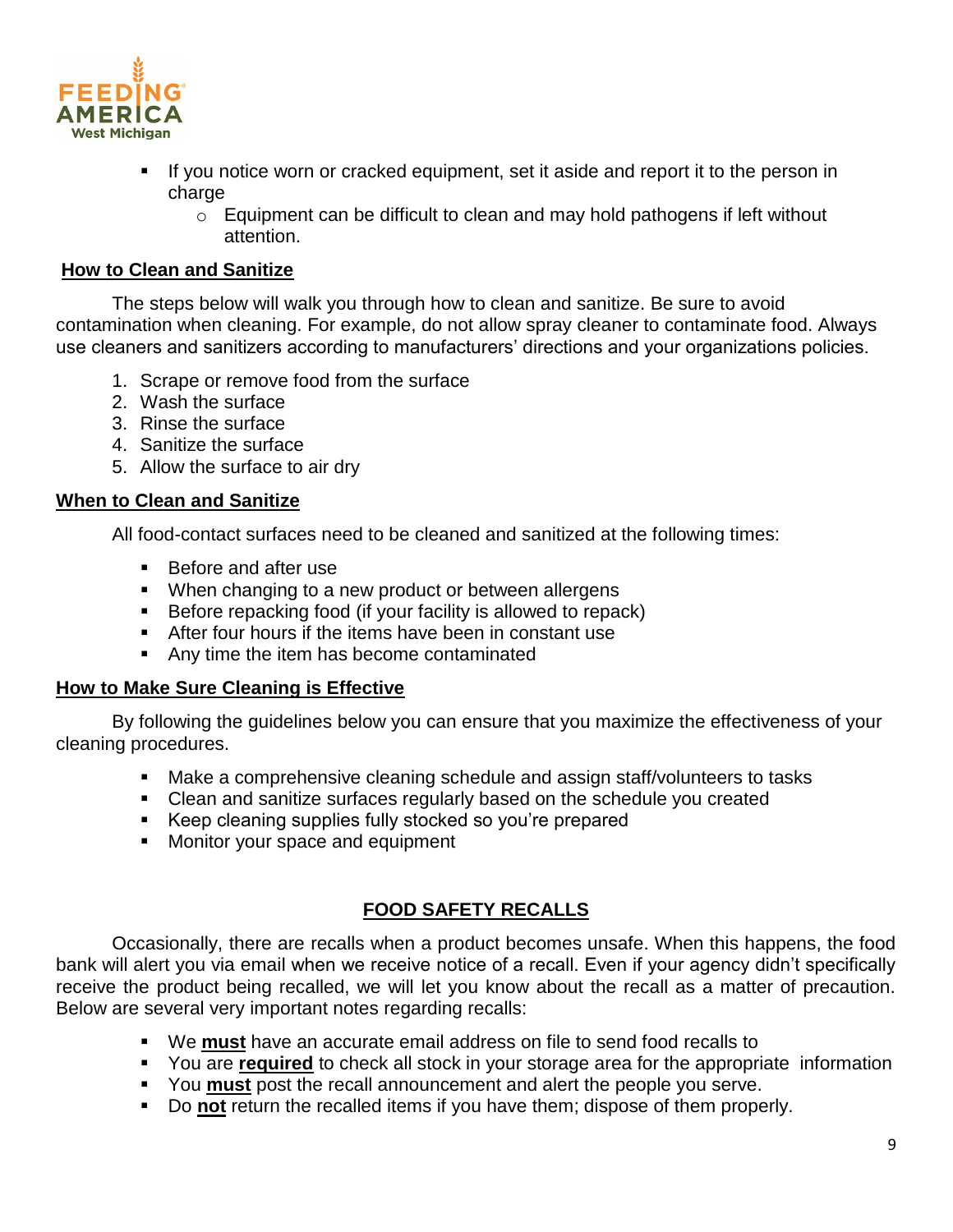

## **CLOSING REMARKS**

Safe food is healthy food. By keeping the food you serve safe you will be ensuring that the families you help provide for will be kept safe as well. If you have any questions or concerns regarding food safety, please visit the food safety page of our website at: <https://www.feedwm.org/agencies/food-safety/> or contact a member of the Agency Relations Team.

## **ONLINE RESOURCES**

- Agency Food Safety <https://www.feedwm.org/agencies/food-safety/>
- Egg Safety <https://www.aeb.org/foodservice/egg-safety-handling>
- Food Keeper (Food Safety) [FMI.org/Consumer/FoodKeeper](http://www.fmi.org/Consumer/FoodKeeper)
- Find Food [FeedWM.org/FindFood](http://www.feedwm.org/FindFood)
- Standards of Conduct [FeedWM.org/agencies/conduct](http://www.feedwm.org/agencies/conduct)
- Volunteer Waiver [FeedWM.org/agencies/mobilewaiver](http://www.feedwm.org/agencies/mobilewaiver)